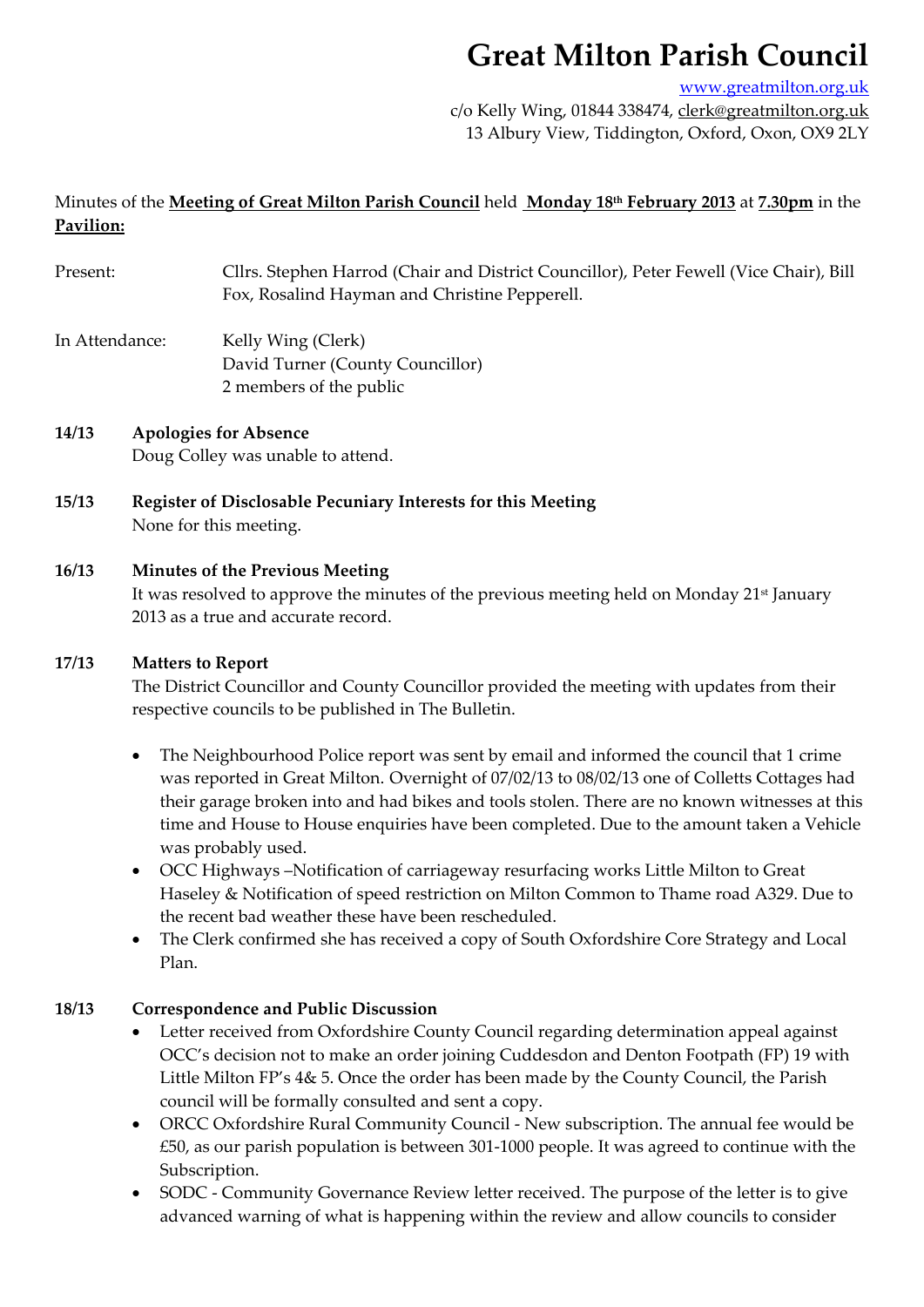# **Great Milton Parish Council**

#### www.greatmilton.org.uk

c/o Kelly Wing, 01844 338474, clerk@greatmilton.org.uk 13 Albury View, Tiddington, Oxford, Oxon, OX9 2LY

any changes. More details of the review will be provided in April. The review will formally launch in June.

- Community Action Group Oxfordshire (CAG) New Hi‐tech cameras to keep homes heated Clerk to email group to register the councils interest in the scheme.
- Housing Allocation Policy Consultation –The Parish Council has been invited to give their view on revised housing allocation policy by 1st March, Peter Fewell (PF) to look at the consultation and complete the survey.

The Recreation Committee representative James Cunningham informed the council they are planning a refurbishment of the park especially the fort. 4 suppliers have been contacted for quotes and drawings, they will report back to the council at a future meeting.

### **19/13 Planning Applications**

A The Parish Council considered that this application should be refused:

P12/S1948/FUL ‐ Days Inn Welcome Break Service Area Waterstock OX33 1L ‐ 33 bedroom 2 storey side extension to existing 60 bedroom Days Inn

Great Milton Parish Council considered that the following planning applications should be approved:

P12/S3208/FUL ‐ Cranmer Rise London Road Milton Common OX9 2JN ‐ Erection of two dwellings on infill site.

P12/S2799/LB ‐ Bell Lane Cottage The Green Great Milton OX44 7NT ‐ Removal of textured `sprayed-on' paint finish back on front and sides of property to reveal original stonework.

B Land east of Crowthorne Kennels Great Milton - P12/S1994/FUL - Removal of existing fence and erection of a 2 metre high pallisade fence – The decision has been appealed. Chrissie Pepperell to write to the appeal board to further express the councils views on the refusal.

# **20/13 Public Works Loan**

The Council reviewed the Public works loan critea and the conditions of eligibility, encase there was a need for the Council to apply for a loan in the near future. A Public Works loan would allow the council to be able to grant money to community enterprises. The Council would need to gain 'General power of Competence' where 2/3 of the Council must be elected, the clerk must be qualified and the clerk must undergo training in the general power of competence through the Certificate in Local Administration (CiLCA) module 7 2012. It was RESOLVED to work towards the 'General power of Competence' within the next 2 years with a target date of 2015.

# **21/13 Village Handyman appointment**

The Council discussed the appointment of a village handyman to carry out the village general repairs and RESOLVED to appoint Colin Putt for the role at £12 per hour. Clerk to liaise with Mr Putt.

**22/13 Financial Resolutions**